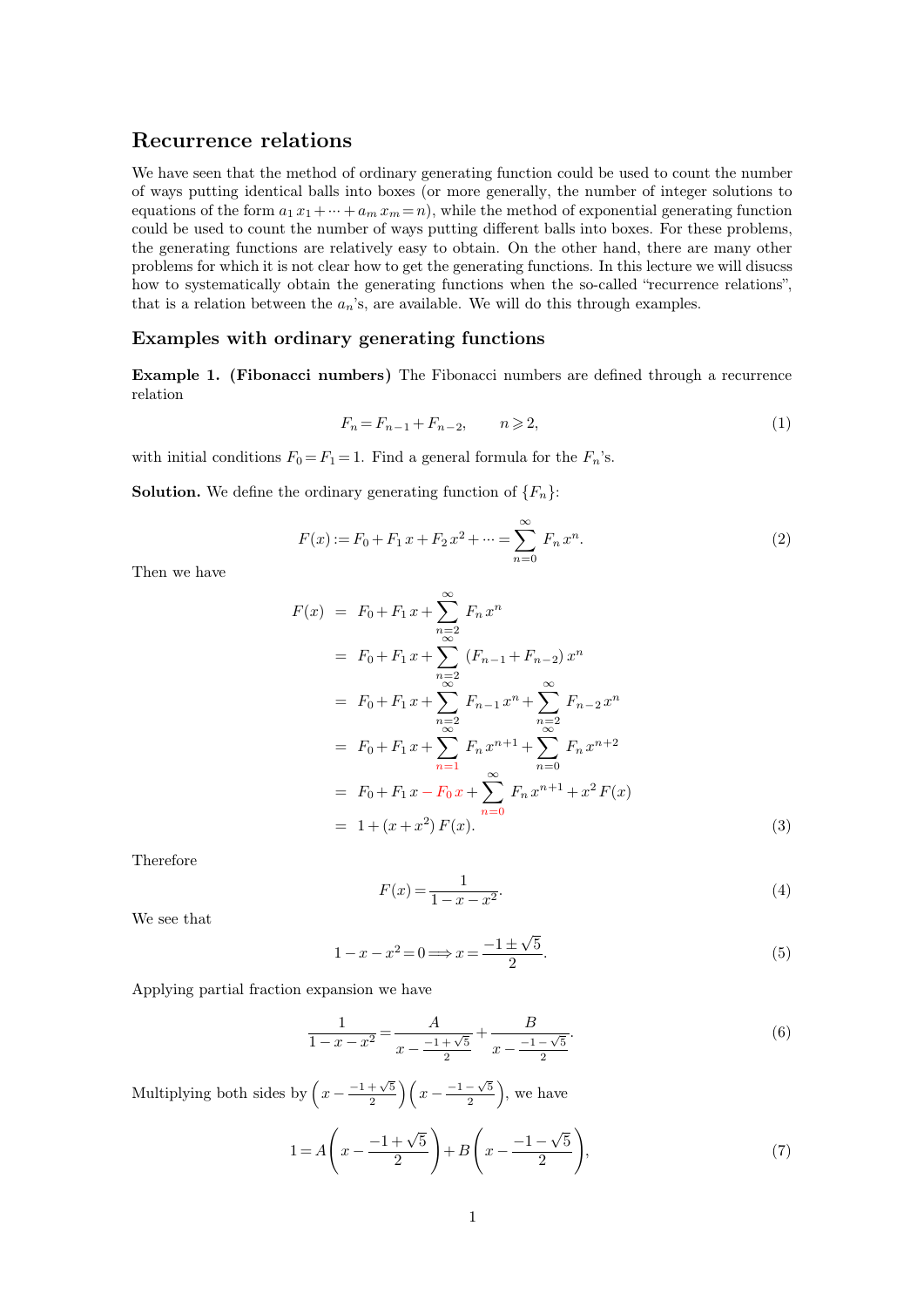from which it follows that

$$
A = -\frac{1}{\sqrt{5}}, \qquad B = \frac{1}{\sqrt{5}}.
$$
 (8)

Consequently

$$
\sum_{n=0}^{\infty} F_n x^n = F(x)
$$
\n
$$
= \frac{1}{\sqrt{5}} \left[ \frac{1}{x - \frac{-1 - \sqrt{5}}{2}} - \frac{1}{x - \frac{\sqrt{5} - 1}{2}} \right]
$$
\n
$$
= \frac{1}{\sqrt{5}} \left[ \frac{1}{\frac{\sqrt{5} - 1}{2} - x} - \frac{1}{-\frac{\sqrt{5} + 1}{2} - x} \right]
$$
\n
$$
= \frac{1}{\sqrt{5}} \left[ \frac{1 + \sqrt{5}}{2} \frac{1}{1 - \frac{\sqrt{5} + 1}{2}x} - \frac{1 - \sqrt{5}}{2} \frac{1}{1 - \frac{1 - \sqrt{5}}{2}x} \right]
$$
\n
$$
= \frac{1}{\sqrt{5}} \left[ \frac{1 + \sqrt{5}}{2} \sum_{n=0}^{\infty} \left( \frac{\sqrt{5} + 1}{2} \right)^n x^n - \frac{1 - \sqrt{5}}{2} \sum_{n=0}^{\infty} \left( \frac{1 - \sqrt{5}}{2} \right)^n x^n \right]
$$
\n
$$
= \sum_{n=0}^{\infty} \frac{1}{\sqrt{5}} \left[ \left( \frac{1 + \sqrt{5}}{2} \right)^{n+1} - \left( \frac{1 - \sqrt{5}}{2} \right)^{n+1} \right] x^n. \tag{9}
$$

Consequently

$$
= \sum_{n=0}^{\infty} \frac{1}{\sqrt{5}} \left[ \left( \frac{1+\sqrt{5}}{2} \right)^{n+1} - \left( \frac{1-\sqrt{5}}{2} \right)^{n+1} \right] x^{n}.
$$
 (9)  
Consequently  

$$
F_n = \frac{1}{\sqrt{5}} \left[ \left( \frac{1+\sqrt{5}}{2} \right)^{n+1} - \left( \frac{1-\sqrt{5}}{2} \right)^{n+1} \right].
$$
 (10)  
**Remark 2.** Alternatively, after (6) we know that

**Remark 2.** Alternatively, after (6) we know that  
\n
$$
F_n = A \left( \frac{\sqrt{5} + 1}{2} \right)^{n+1} + B \left( \frac{\sqrt{5} - 1}{2} \right)^{n+1}
$$
\nfor some constants *A*, *B*.  
\n**Exercise 1.** Prove the above claim.

for some constants  $A, B$ .<br>Exercise 1. Prove the above<br>Now setting  $n = 0, 1$  we have

1. Prove the above claim.  
\n
$$
n = 0, 1
$$
 we have  
\n
$$
1 = \frac{\sqrt{5} + 1}{2} A + \frac{\sqrt{5} - 1}{2} B, \qquad 1 = \left(\frac{\sqrt{5} + 1}{2}\right)^2 A + \left(\frac{\sqrt{5} - 1}{2}\right)^2 B,
$$
\n(12)

from which the values of *A; B* can be determined.

**Exercise 2.** The Lucas sequence is defined through  $L_0 = 2$ ,  $L_1 = 1$  and  $L_n = L_{n-1} + L_{n-2}$  for  $n \ge 2$ . Use generating function to find a formula for  $L_n$ . Then calculate  $L_1 + L_3 + \dots + L_{2n-1}$ . m which the values of *A*, *B* can be determined.<br> **Exercise 2.** The Lucas sequence is defined through  $L_0 = 2$ ,  $L_1 = 1$  and  $L_n = L_{n-1}$  + generating function to find a formula for  $L_n$ . Then calculate  $L_1 + L_3 + \dots + L_{2n-1$ 

**Exercise 2.** The Lucas sequence is defined through  $L_0 = 2$ ,  $L_1 = 1$  and  $L_n = L_{n-1} + L_{n-2}$  for  $n \ge 2$ . Use generating function to find a formula for  $L_n$ . Then calculate  $L_1 + L_3 + \cdots + L_{2n-1}$ .<br>**Example 3.** We have inv **Exercise 2.** The Lucas sequence is defined through  $L_0 = 2$ ,  $L_1 = 1$  and  $L_n = L_{n-1} + L_{n-2}$  for  $n \ge 2$ . Use generating function to find a formula for  $L_n$ . Then calculate  $L_1 + L_3 + \cdots + L_{2n-1}$ .<br>**Example 3.** We have inv **Exercise 2.** The Lucas sequence is defined through  $L_0 = 2$ ,  $L_1 = 1$  and  $L_n = 1$  generating function to find a formula for  $L_n$ . Then calculate  $L_1 + L_3 + \cdots + L_{2n-1}$ <br>**Example 3.** We have invested 1000 dollars into a sav **Example 3.** We have invested 1000 dollars into a savings account that p at the end of each year. At the beginning of each year, we deposit anoth account. How much money will be in this account after *n* years?<br>Solution. For the beginning of each year, we deposit another 500 donars into this<br>will be in this account after *n* years?<br>mount of money after *n* years. We have<br> $a_0 = 1000$ ,  $a_{n+1} = 1.05 a_n + 500$ . (13)

$$
a_0 = 1000, \qquad a_{n+1} = 1.05 \, a_n + 500. \tag{13}
$$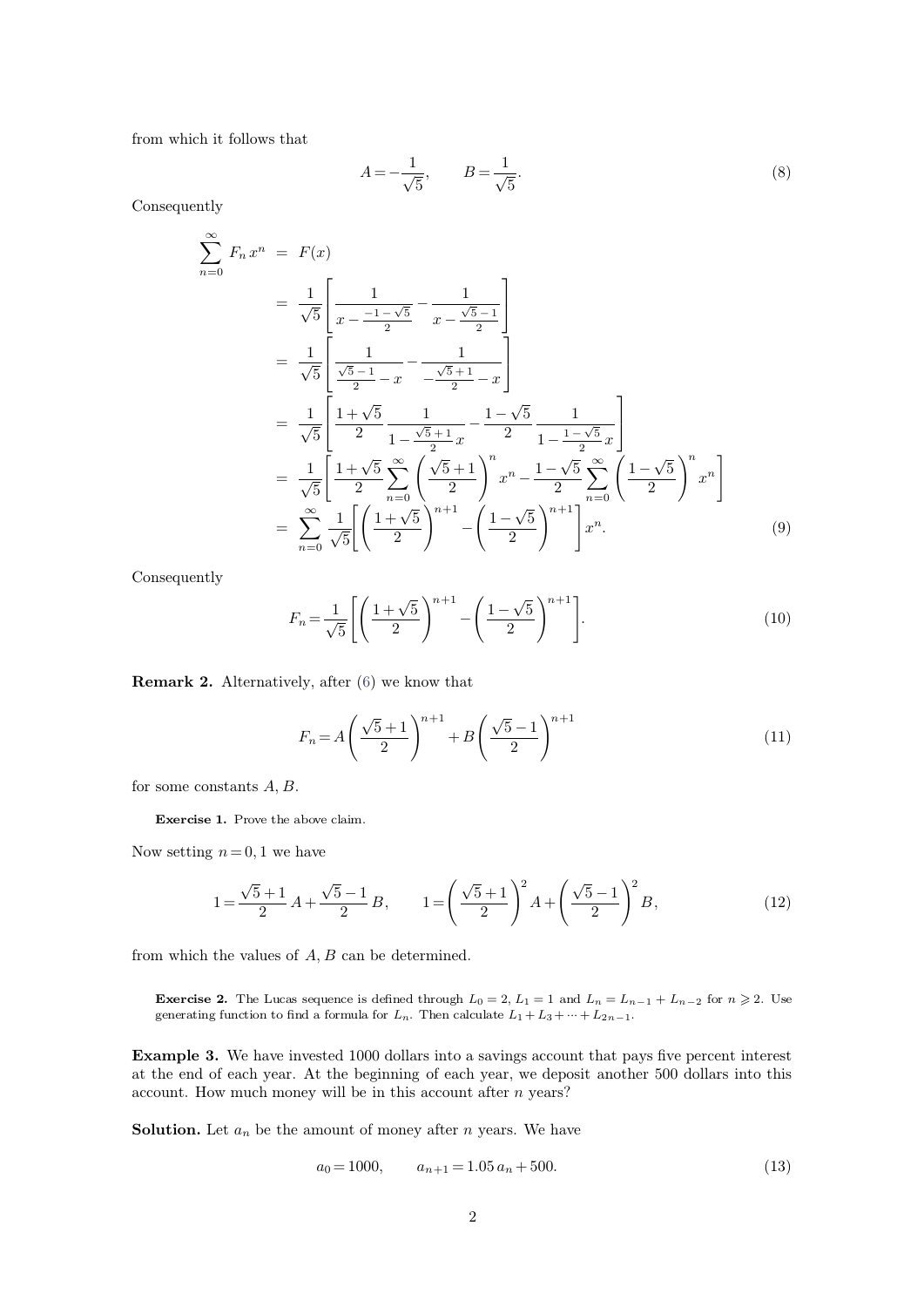Now write

$$
A(x) := a_0 + a_1 x + a_2 x^n + \dots \tag{14}
$$

Now write<br>We see that

$$
\sum_{n\geqslant 0} a_{n+1} x^{n+1} = \sum_{n\geqslant 0} 1.05 a_n x^{n+1} + \sum_{n\geqslant 0} 500 x^{n+1}.
$$
\n(15)\n
$$
A(x) - a_0 = 1.05 x A(x) + \frac{500 x}{1 - x},
$$
\n(16)\n
$$
B(x) = \sum_{n\geqslant 0} a_n x^{n+1} + \sum_{n\geqslant 0} 500 x^{n+1}.
$$

We see that  $\sum_{n=1}^{\infty}$ <br>This leads to

$$
A(x) - a_0 = 1.05 x A(x) + \frac{500 x}{1 - x},
$$
\n(16)

This leads to  $A(x)$ <br>from which it follows that

from which it follows that  
\n
$$
A(x) = \frac{1000}{1 - 1.05 x} + \frac{500 x}{(1 - x)(1 - 1.05 x)}.
$$
\n(17)  
\nWe now apply partial fraction expansion

We now apply possible in the state of the state of the state of the state of the state of the state of the state of the state of the state of the state of the state of the state of the state of the state of the state of th

$$
\frac{1}{(1-x)(1-1.05x)} = \frac{A}{1-x} + \frac{B}{1-1.05x}.
$$
(18)  

$$
1 = A(1-1.05x) + B(1-x).
$$
(19)

$$
1 = A(1 - 1.05 x) + B(1 - x).
$$
\n(19)

This gives<br> $1 = A(1 - 1.05 x) + B(1 - x)$ .<br>Setting  $x = 1$  we have  $A = -20$ . Setting  $x = 0$  we have  $A + B = 1 \Longrightarrow B = 21$ . Thus we have

$$
A(x) = \frac{1000}{1 - 1.05x} + \frac{500 x}{(1 - x)(1 - 1.05 x)}
$$
  
=  $1000 \sum_{n=0}^{\infty} 1.05^n x^n$   
+  $500 x \left[ \frac{-20}{1 - x} + \frac{21}{1 - 1.05 x} \right]$   
=  $1000 \sum_{n=0}^{\infty} 1.05^n x^n$   
-  $10000 x \sum_{n=0}^{\infty} x^n + 10500 x \sum_{n=0}^{\infty} 1.05^n x^n$   
=  $1000 \sum_{n=0}^{\infty} 1.05^n x^n - 10000 \sum_{n=1}^{\infty} x^n + 10500 \sum_{n=1}^{\infty} 1.05^{n-1} x^n$   
=  $\sum_{n=0}^{\infty} [1000 \times 1.05^n + 10500 \times 1.05^{n-1} - 10000] x^n$ . (20)

Therefore

<span id="page-2-0"></span>
$$
a_n = 1000 \times 1.05^n + 10500 \times 1.05^{n-1} - 10000 = 11000 \times 1.05^n - 10000.
$$
 (21)

 $a_n = 1000 \times 1.05^n + 10500 \times 1.05^{n-1} - 10000 = 11000 \times 1.05^n - 10000.$  (21)<br>**Exercise 3.** A bank pays 10% interest at the end of each year on the money in an IRA account at the beginning of the year. Let  $a_n$  be the amount o  $a_n = 1000 \times 1.05^n + 10500 \times 1.05^{n-1} - 10000 = 11000 \times 1.05^n - 10000.$ <br> **Exercise 3.** A bank pays 10% interest at the end of each year on the money in an IRA account at the beging of the year. Let  $a_n$  be the amount of money **Exercise 3.** A bank pays 10% interest at the end of each year on the money in an IRA account at the beginning of the year. Let  $a_n$  be the amount of money at the end of year *n*. Find a formula for  $a_n$ . (Ans:<sup>1</sup>) **Exerc** 

times.

**Example 4.** Let  $h_n$  be the maximum number of regions that can be created by *n* circles in the plane. We have  $h_0 = 1$ ,  $h_1 = 2$ ,  $h_2 = 4$ ,  $h_3 = 8$ ,  $h_4 = 14$ . Find a formula for  $a_n$ . (Ans:<sup>1</sup>)<br>**Example 4.** Let  $h_n$  b of the year. Let  $a_n$  be the amount of money at the end of year *n*. Find a formula for  $a_n$ . (Ans:<sup>1</sup>)<br>Exercise 4. Show that in a list of all  $2^{n-1}$  compositions of *n*,  $n \ge 4$ , the integer 3 occurs exactly  $n \cdot 2^{n-5$ functions.

 $\frac{1}{1.20000(1.1)^n - 20000}.$  $\frac{1}{1.20000(1.1)^n - 20000}.$  $\frac{1}{1.20000(1.1)^n - 20000}.$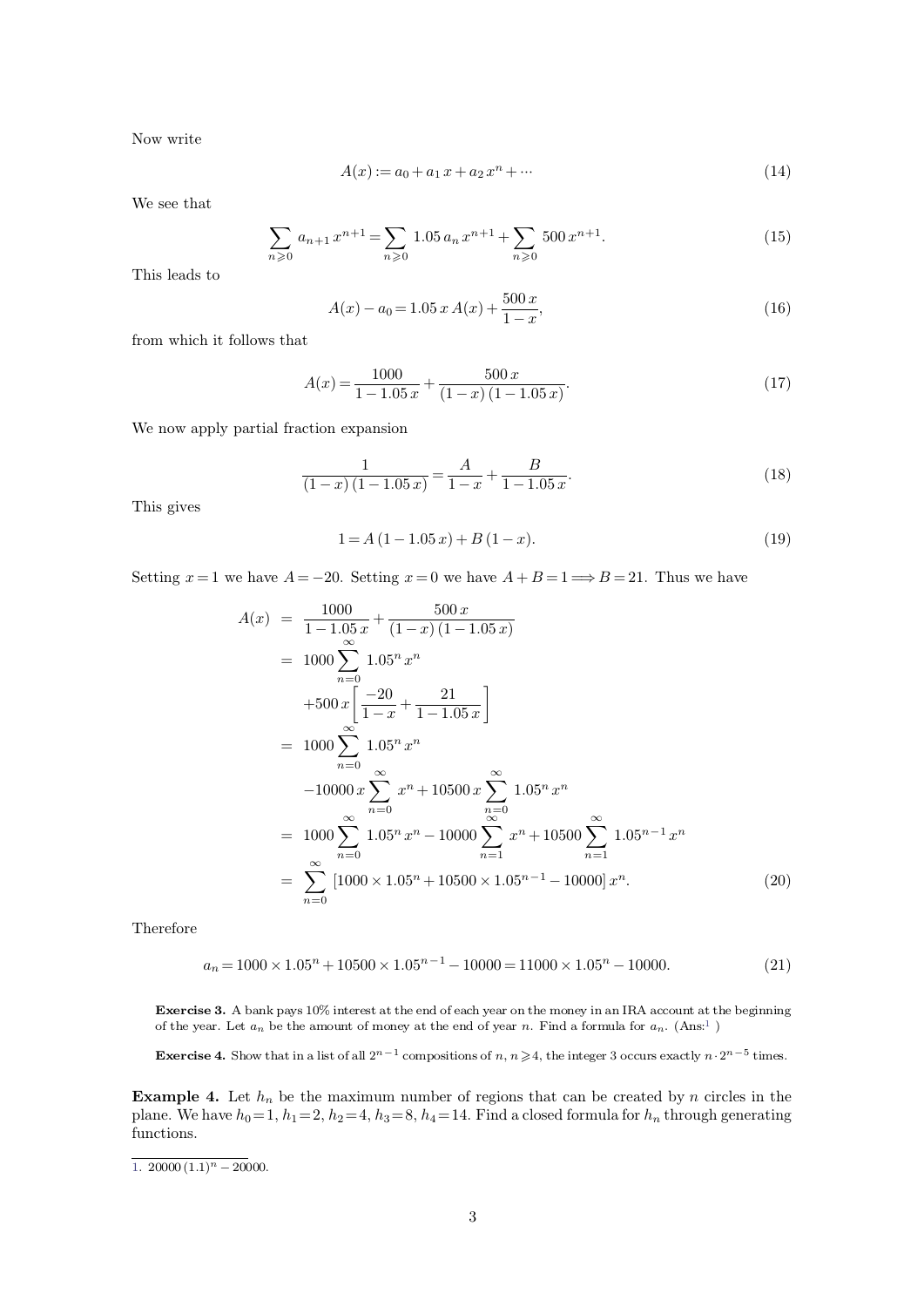**Solutions.** We note that the "best" each new circle could do is to intersect with every existing circle. This leads to **Solutions.** We note that the circle. This leads to *h*<sub>n</sub> = *h*<sub>n</sub><sub>*i*</sub> + 2 (*n* − 1)*, n*  $\geq$  2 (22)<br> *n*  $\geq$  b, so ils shown be the included.

$$
h_n = h_{n-1} + 2(n-1), \qquad n \geqslant 2
$$
\n<sup>(22)</sup>

**Solutions.** We note that the "best" each new circle could do is to intersect with every existing circle. This leads to<br>  $h_n = h_{n-1} + 2(n-1)$ ,  $n \ge 2$  (22)<br>
Of course the formula can now be easily obtained. But let's practi circle. This leads to<br>  $h_n = h_{n-1} +$ <br>
Of course the formula can now be easily<br>
method. Let  $H(x) := \sum_{n=0}^{\infty} h_n x^n$ . Then  $\sum_{n=0}^{\infty} h_n x^n$ . Then  $= h_{n-1} + 2 (n - 1)$ <br>be easily obtain<br><sup>n</sup>. Then

$$
H(x) = \sum_{n=0}^{\infty} h_n x^n
$$
  
=  $1+2x+\sum_{\substack{n=2 \ n \text{ odd}}}^{\infty} h_n x^n$   
=  $1+2x+\sum_{\substack{n=2 \ n \text{ odd}}}^{\infty} (h_{n-1}+2(n-1)) x^n$   
=  $1+2x+\sum_{\substack{n=2 \ n \text{ odd}}}^{\infty} h_{n-1} x^n + 2 \sum_{\substack{n=2 \ n \text{ odd}}}^{\infty} (n-1) x^n$   
=  $1+2x+\sum_{\substack{n=1 \ n \text{ odd}}}^{\infty} h_n x^{n+1} + 2 \sum_{\substack{n=1 \ n \text{ odd}}}^{\infty} n x^{n+1}$   
=  $1+2x+\left[x \sum_{n=0}^{\infty} h_n x^n - x\right] + 2x^2 \sum_{n=0}^{\infty} (x^n)'$   
=  $1+x+xH(x)+\frac{2x^2}{(1-x)^2}.$  (23)

Therefore

$$
= 1 + x + xH(x) + \frac{2x^2}{(1-x)^2}.
$$
\n
$$
H(x) = \frac{1+x}{1-x} + \frac{2x^2}{(1-x)^3} = (1+x)\sum_{n=0}^{\infty} x^n + x^2 \sum_{n=0}^{\infty} (n+2) (n+1) x^n.
$$
\n
$$
h_n = 2 + n (n - 1).
$$
\n(25)

Therefore

$$
h_n = 2 + n(n - 1).
$$
\n(25)

**Example 5.** Let  $a_{n+2} = 3 a_{n+1} - 2 a_n$  for  $n \ge 0$ , and let  $a_0 = 0$ ,  $a_1 = 1$ . Find an explicit formula for  $a_n$ . for  $a_n$ . **Example 5.** Let  $a_{n+2} = 3 a_{n+1} - 2 a_n$  for  $n \ge 0$ , and let  $a_0 = 0$ ,  $a_1 =$ <br>**Solution.** Note that the recurrence relation can be written as  $a_1 + 1 - 2 a_n$  for  $n \ge 0$ , and let  $a_0 = 0$ ,  $a_1 = 1$ . Find an explicit formula<br>
arrence relation can be written as<br>  $a_n = 3 a_{n-1} - 2 a_{n-2}$ ,  $n \ge 2$ . (26)

recurrence relation<br> $a_n = 3 a_{n-1} - 3$ <br> $a_{n-1}$ 

$$
a_n = 3 a_{n-1} - 2 a_{n-2}, \qquad n \geqslant 2. \tag{26}
$$

Setting  $A(x) = \sum_{n=0}^{\infty} a_n x^n$  we have

$$
A(x) = a_0 + a_1 x + \sum_{n=2}^{\infty} a_n x^n
$$
  
=  $x + \sum_{n=2}^{\infty} (3 a_{n-1} - 2 a_{n-2}) x^n$   
=  $x + 3x \sum_{\substack{n=2 \ n \text{odd } n}}^{\infty} a_{n-1} x^{n-1} - 2 x^2 \sum_{n=2}^{\infty} a_{n-2} x^{n-2}$   
=  $x + 3x \sum_{\substack{n=1 \ n \text{odd } n}}^{\infty} a_n x^n - 2 x^2 \sum_{\substack{n=0 \ n \text{odd } n}}^{\infty} a_n x^n$   
=  $x + 3x \sum_{\substack{n=0 \ n \text{odd } n}}^{\infty} a_n x^n - 2 x^2 \sum_{n=0}^{\infty} a_n x^n$   
=  $x + 3x A(x) - 2 x^2 A(x)$ . (27)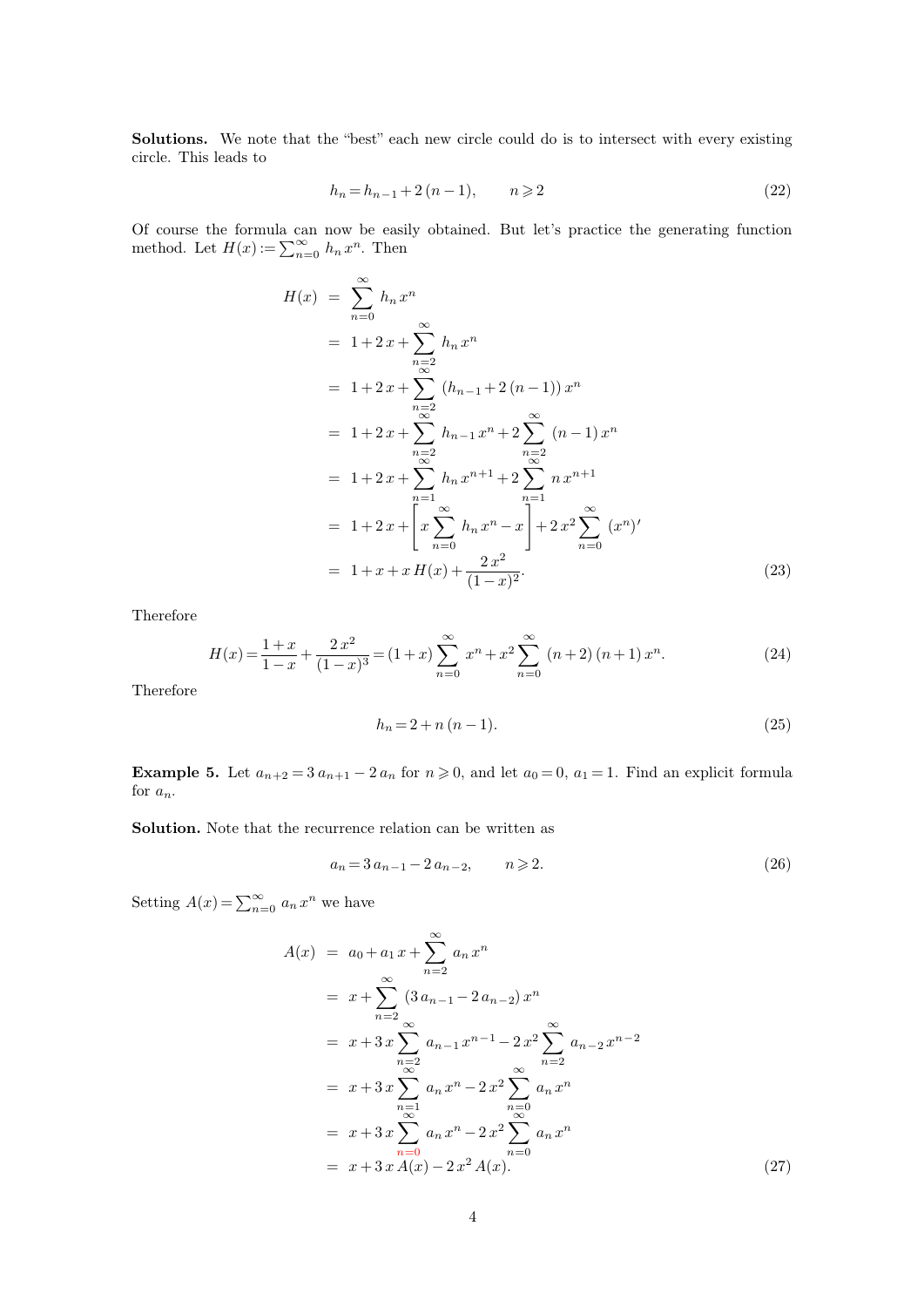Thus

Thus  
\n
$$
A(x) = \frac{x}{1 - 3x + 2x^2},
$$
\n(28)

\nfrom which we can apply partial fraction expansion to obtain  $a_n = 2^n - 1$ .

 $A(x) = \frac{1}{1-3}$ <br>from which we can apply partial fraction exparent<br>In general we have the following theorem. from which we can apply partial fraction expansion to comparel to the set of the recurrence relation.<br> **Theorem 6.** *Consider the recurrence relation* 

**Theorem 6.** Consider the recurrence relation<br> $h_n = a_1 h_{n-1} + \dots + a_k h_n$ <br>*Assume that the polynomial* 

e following theorem.  
\n*er the recurrence relation*  
\n
$$
h_n = a_1 h_{n-1} + \dots + a_k h_{n-k}, \qquad n \ge k, a_k \ne 0.
$$
\n(29)

$$
-1 + \dots + a_k h_{n-k}, \t n \ge k, a_k \ne 0.
$$
\n
$$
(29)
$$
\n
$$
x^k - a_1 x^{k-1} - \dots - a_k = 0
$$
\n
$$
a_n
$$
\n
$$
b_n = c_1 a_1^n + \dots + c_k a_k^n
$$
\n
$$
(31)
$$

*has*  $k$  *distinct roots*  $q_1, ..., q_k$ *, then* 

<span id="page-4-0"></span>
$$
h_n = c_1 q_1^n + \dots + c_k q_k^n \tag{31}
$$

has k distinct roots  $q_1, ..., q_k$ , then<br>  $h_n = c_1 q_1^n + ... + c_k q_k^n$  (31)<br>
for some constants  $c_1, ..., c_k$  determined though the values of  $h_0, ..., h_{k-1}$ .<br>
We will not prove the theorem here but leave it as an exercise for anyone inter for some constants  $c_1, ..., c_k$  determined though the values of  $h_0, ..., h_{k-1}$ .<br>We will not prove the theorem here but leave it as an exercise for anyone interested in theory.<br>**Exercise 5.** What happens if we have repeated ro We will not prove the theorem here but leave it as an exercise for anyone into<br>**Exercise 5.** What happens if we have repeated roots? (Hint:<sup>2</sup>)<br>It is also possible to sove recurrence relations that are not homogeneous.

**Example 7.** Solve *h*<sub>*n*</sub> = 2 *h*<sub>*n*</sub> - 1 + 3<sup>*n*</sup>, *n*  $\geq$  1 and *h*<sub>0</sub> = 2.<br>**Solution.** Let  $H(x) = \sum_{n=0}^{\infty} h_n x^n$ . We have

**Example 7.** Solve  $h_n = 2h_{n-1} + 3^n$ ,  $n \ge 1$  and  $h_0 = 2$ .

**Solution.** Let  $H(x) = \sum_{n=0}^{\infty} h_n x^n$ . We have

$$
H(x) = h_0 + \sum_{n=1}^{\infty} h_n x^n
$$
  
=  $2 + \sum_{n=1}^{\infty} (2h_{n-1} + 3^n) x^n$   
=  $2 + 2 \sum_{n=1}^{\infty} h_{n-1} x^n + \sum_{n=1}^{\infty} 3^n x^n$   
=  $2 + 2 \sum_{n=0}^{\infty} h_n x^{n+1} + \frac{3 x}{1 - 3 x}$   
=  $2 x H(x) + \frac{2 - 3 x}{1 - 3 x}.$  (32)

Therefore

$$
H(x) = \frac{2 - 3x}{(1 - 2x)(1 - 3x)}.\t(33)
$$

Application of partial fraction expansion gives

$$
H(x) = \frac{-1}{1 - 2x} + \frac{3}{1 - 3x}.\tag{34}
$$

[<sup>2.</sup>](#page-4-0) What do we do in partial fraction expansion when there are repeated roots?